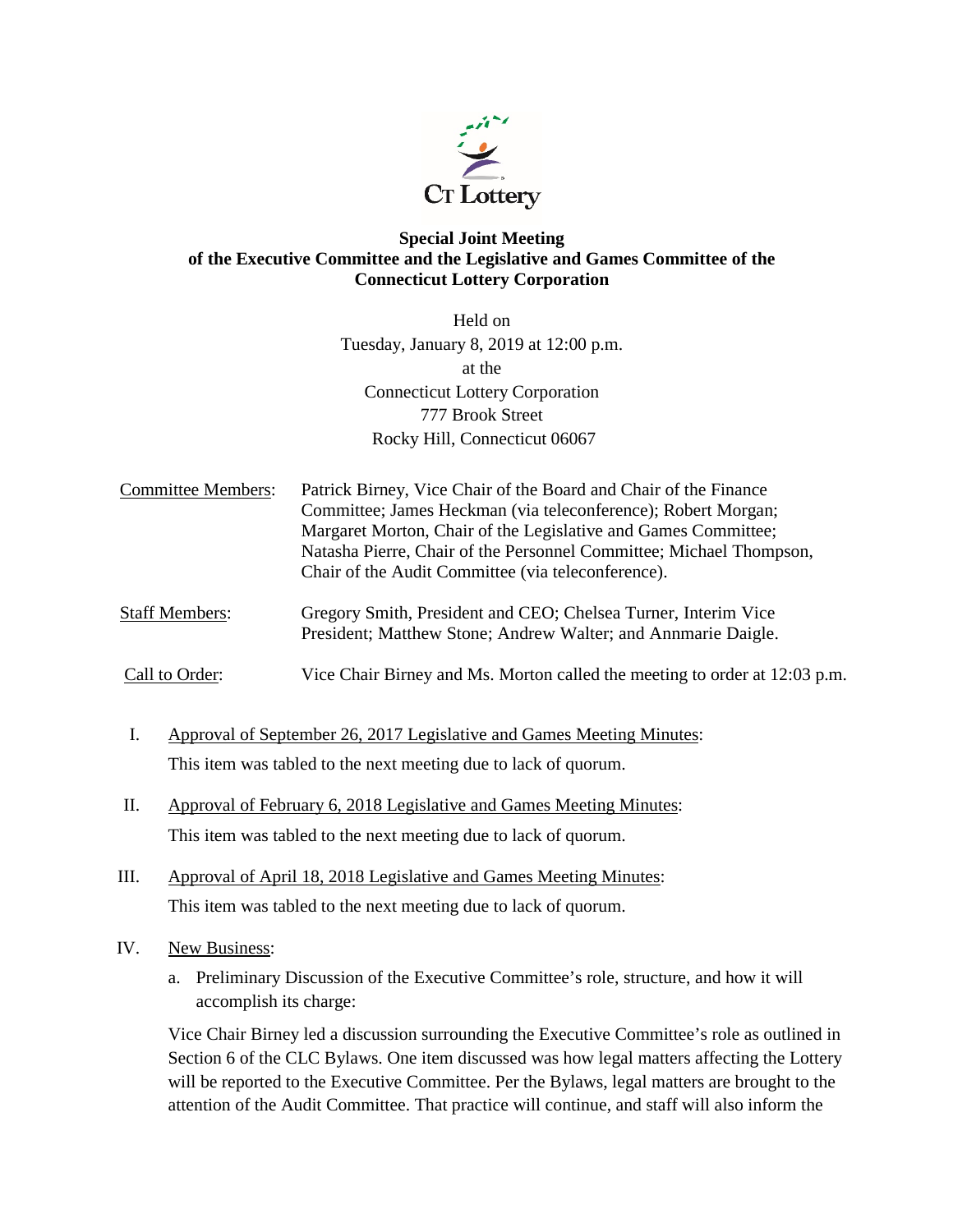Executive Committee at the same time.

b. Proposed 2019 Meeting Schedule of Executive Committee:

On motion by Ms. Morton and seconded by Ms. Pierre, the Executive Committee unanimously approved the following meeting schedule for 2019:

- Friday, February 8, 2019, 9:00 a.m.
- Friday, March 8, 2019, 9:00 a.m.
- Friday, April 5, 2019, 9:00 a.m.
- Friday, May 3, 2019, 9:00 a.m.
- Friday, June 7, 2019, 9:00 a.m.
- Friday, July 12, 2019, 9:00 a.m.
- Friday, August 9, 2019, 9:00 a.m.
- Friday, September 6, 2019, 9:00 a.m.
- Friday, October 4, 2019, 9:00 a.m.
- Friday, November 1, 2019, 9:00 a.m.
- Friday, December 6, 2019, 9:00 a.m.
- c. Discussion of 2019 Board of Directors Meeting Schedule

After a brief discussion led by Vice Chair Birney, it was decided to add an additional date to the proposed Board of Directors meeting schedule for approval at the next meeting of the full Board.

V. Executive Session:

At 12:15 p.m., on motion made by Ms. Pierre and seconded by Mr. Morgan, the Committees moved to Executive Session to discuss:

a. Review of Draft Legislative Agenda

Mr. Smith, Ms. Turner, Mr. Stone, Mr. Walter and Ms. Daigle were invited to stay for the Executive Session.

Mr. Heckman joined the meeting at 12:21 p.m.

Vice Chair Birney left the meeting at 1:01 p.m.

Mr. Heckman left the meeting at 1:05 p.m.

Vice Chair Birney rejoined the meeting at 1:32 p.m.

At 1:46 p.m. the Committees reconvened in regular session.

VI. Discussion and action, if any, on items discussed during Executive Session:

Vice Chair Birney noted that no votes or actions took place during Executive Session.